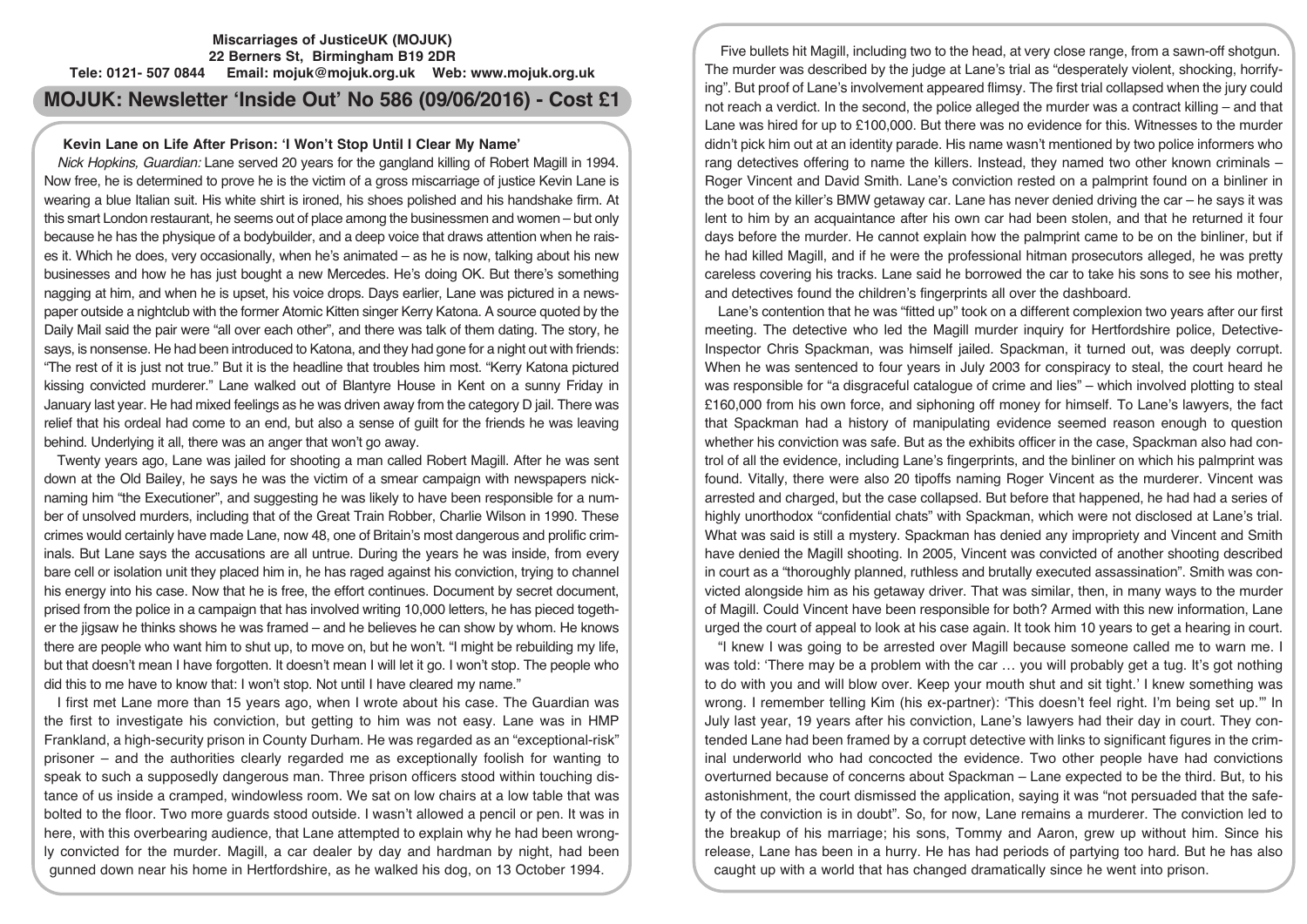He has settled down with a new partner, but is taking time to adjust. He has his own flat and prefers to live alone. Being in a single cell, he got used to doing things his way, and he finds it hard to live with other people. He's meticulously, obsessively clean. He gets up most days at 5am, goes to the gym, and then hits the phone, trying to broker deals for his property and construction businesses. He takes the murder conviction into every meeting, and every social occasion. "I always try to bring it up first. I'd rather it came from me, rather than them finding out from someone else or on Google. Most people are very good about it. They want to hear about the case and my life." Lane has served time with some of the underworld's most feared characters; from Irish terrorists to Brink's-Mat launderer, Kenneth Noye. He regards Kenny Collins, one of the Hatton Garden gang, as a friend. "I met Kenny when I was first on remand at Belmarsh. He's a good man and he was good to me. You don't forget things like that. He's one of the last of the old-school criminals. It may sound strange to say, but there's an honour in the way they behave, a code. You don't get that now. Crime is changing, and the prisons are changing, too. Now, the gangs that exist outside prison are re-forming in jail, and they bring their violence with them. The Yardie gangs, the terrorists. Prison is a more dangerous and volatile place than it was when I first went in. I know prisoners who converted to Islam to get the protection of the Muslim gangs."

Lane didn't have to join a gang; he has respect in the anarchic hinterlands of organised crime, a respect earned in a manner he now regrets. At school in Harefield, Middlesex, found himself defending his older brother, Sean, who was getting teased by friends because of a head brace he had to wear after a serious accident. Lane, it turned out, could throw a punch. Several of them, in fact, at high speed. It is a gift that has got him into trouble – and out of it – throughout his life. "When I was a kid, I'd fight older kids and, when I was a teenager, I'd fight grown men. No guns or knives, just fists. It made me feel special, invincible. It's hard to describe. Looking back now I can see people used me for their own ends. 'Get Kevin, he'll sort it out,' that sort of thing. I was immature and naive. I did things that I regret and there are people I would like to apologise to. In time." Twenty years in jail enhanced rather than diminished this reputation. "There is a lot of bullying and intimidation. I hated to see it going on. I didn't care who it was, or how big they were. It's a strange thing, but the only fear I have ever felt is the fear of losing. The embarrassment of it." Prison officers, he says, would often turn a blind eye, to let inmates sort out problems on their own, in their own way. Fights would take place in gyms, in laundry rooms, under prison rules. Lane says he left the prison system unbeaten – physically and mentally. It's a record he intends to keep.

## **'It Makes You Want To Fight Back': Activists On Life After Prison**

*Charlie Gilmour, Guardian*: The prison wing erupted with joy. People were shouting and cheering and banging heavy objects against their cell doors. It was like everyone's favourite football team had scored at once. "Did you see that?" my cellmate asked excitedly. "Rupert Murdoch just took a hit to the face!" Comedian and activist Jonnie Marbles had managed to sneak a shavingfoam "custard pie" into the July 2011 committee hearing about phone hacking, which he launched at the octogenarian media mogul on behalf, he later explained, of "all the people who couldn't". Few anticipated that, within weeks, he would be joining us behind bars.

When I was sentenced to 16 months in prison for violent disorder during an anti-tuition fee protest in 2010, the sarcastic round of applause that greeted me afterwards should have hinted at the sorts of difficulties I was going to face. It wasn't inmates who were doing the jeering; they mostly seemed as sad and subdued as me. Rather, it was people in uniforms, with

keys, power and, now, total control over my life, who seemed to bear a grudge. Prison was a leap into the dark. Having gone almost without pause from the university exam hall to court, there hadn't been much time for thinking about what life might be like inside. With only Hollywood to go on, I imagined the worst: mentally, I had prepared myself for a long, bloody war against sexual assailants. At 21, I was one of the youngest inmates in HMP Wandsworth. Thankfully, the only instinct I seemed to arouse in other prisoners was a paternal one. "I've got a son about your age," explained one old-timer who came by on my first day to make sure everything was OK. My conviction inspired a strange sort of respect. Officers had a very different approach. During a rare moment out of my cell, two accosted me on the wing and roughly patted me down for "contraband". "Don't forget, Gilmour," one said threateningly, "we can do rectal searches, too. Any time we like."

Conditions in HMP Wandsworth were shocking. The prison was swimming in drugs and swarming with rats. For up to 23 hours a day, inmates – many guilty of little more than bad luck – were doubled up in filthy cells designed to hold one. (The situation has since got worse; in the last year, three Wandsworth inmates killed themselves.) Experiencing the senselessness of incarceration first hand was depressing and infuriating, but I also found it politically affirming. Prison is society's failure writ large in bricks, mortar and razor wire. When I wrote to a newspaper hinting at some of the corruption and abuse I had observed, a senior officer went out of his way to pay a personal visit to my cell. He had the unsent letter in his hand. Life, I was told, could be made "very difficult" if I went down that path. With the thought of daily body searches – and goodness knows what else – I decided to bide my time. As an experience, prison seemed almost tailor-made to make anyone with a social conscience want to fight against it. I couldn't help but feel quashed into silence; since being released in 2011, however, I've spoken out about reform.

Recent research conducted by Dr David Bailey at the University of Birmingham has revealed that there have been more protest events in Britain since 2008 than at any point since the 1970s. Many of those involved have subsequently gone to prison. From the series of high-profile trials that came in the wake of the student protests of 2010-11 and the anti-cuts protests of 2011, to more idiosyncratic cases such as that of Marbles, the state has used the law to stifle dissent. But what happens when you send an activist to prison? Does it break them, or strengthen their resolve? Marbles, now 31, still seems slightly shell-shocked by the whole Murdoch affair. "I just assumed that, once I'd been successful, there was going to be a ticker-tape parade," he says, staring into his pint of cider in a London pub and wearing a grubby cartoon print T-shirt. "It turned out to be quite the opposite." Despite being a seasoned activist – Marbles was a founding member of UK Uncut and had spent the previous two years "living in squats and in the anarchist community" – the attack on Murdoch was not wellplanned. "My partner and I at the time were like, we should do something tomorrow. Shall we go to the Tate Modern, or should we attempt to get into parliament, where I will pie Rupert Murdoch? We sort of edged towards the second one. I thought it would be very silly, a bit funny, a bit of an adventure. I didn't think I'd actually manage to pull it off." But he did. Marbles recalls looking on in horror as, one by one, the people between him and Murdoch got up and left until, finally, his path was clear. He sent one final tweet: "It is a far better thing that I do now than I have ever done before." "I had the most intense adrenaline rush of my life," he says now. "I tried to think of an amazing, for-the-history-books kind of thing to say and it came out as something like, 'You naughty billionaire.' It was awful." Marbles' surprise intervention resulted in his immediate arrest, attacks in the media ("Unfunny comic makes Rupert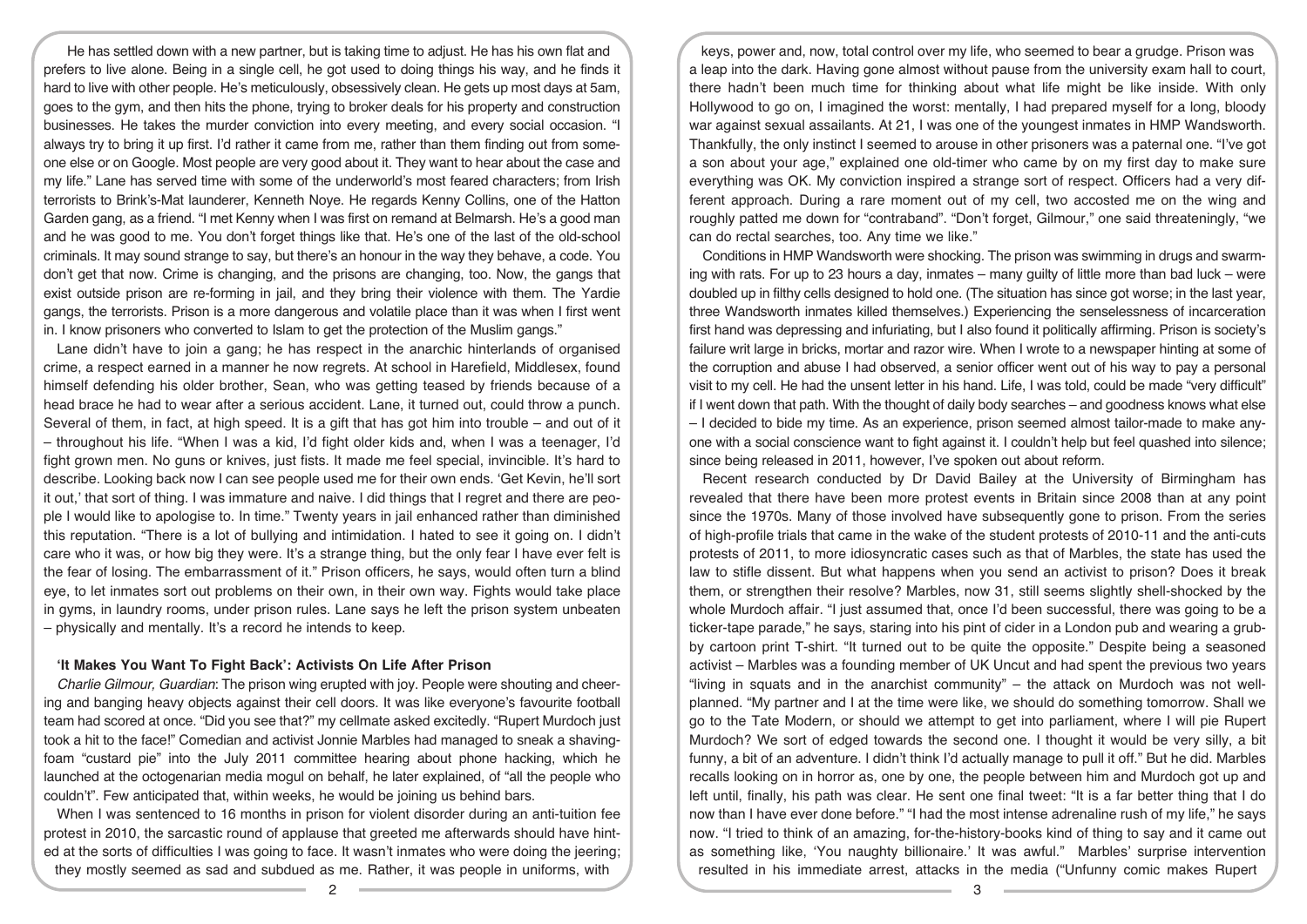Murdoch look like a victim," The Mirror said) and, eventually, a six-week prison sentence for assault. "There's a proverb I wish I'd known before," Marbles tells me. "Never start a war with a man who buys ink by the barrel. I was not prepared for the response. It hurt." In Wandsworth prison, he was treated like a minor celebrity. Fellow inmates, he says, had him signing copies of the Sun. Letters of support flooded in. "Even prison officers thought it was ridiculous that I'd been sent to jail." They became less sympathetic when they discovered he was somehow publishing a blog about life inside. "They smashed into my cell and started tearing everything apart," he says. "They made me kneel down while they were ripping things off the wall, throwing stuff around: 'We know you've got a phone, we know you've got a phone!' Eventually, I decided to tell them about these things called letters." Marbles had been sending his blogposts through the prison mail system, to be typed up by a friend.

After just two weeks and a successful appeal, Marbles was set free. At first, he felt the experience had left him unscathed and ready for more action; among his political friends, he found he had a new status. "I think it shows the courage of your convictions if you can go to prison and keep being an activist," he explains. But a month after his release, he travelled to Dale Farm, to help the local traveller community resist eviction. The police response, which saw activists shot with Tasers, was, Marbles says, "scarier than prison", and the two experiences combined left him with "some sort of PTSD". After that, he burnt out. Having been on the receiving end of state violence twice in a row, he found himself questioning the power of activism itself. "I felt very alienated from my fellow activists," he says. "That feeling of 'activism is fun' was gone. It was like we'd all been playing paintball and I just found out the other team had real guns."

For 20-year-old Chelsea Stafford, the experience of prison made her "hate the government even more", which is remarkable when you consider that a year ago she could barely name anyone in it. "I didn't have the slightest clue," Stafford says. "I was one of those people who just turned off and didn't really listen to anything." Having moved to Liverpool from Suffolk, Stafford was drifting through life. After finding her partner in bed with another woman, she began drinking heavily and, by her own account, was going off the rails. But all that changed when, in April 2015, she saw on Facebook that a group calling themselves the Love Activists had occupied the former Bank of England building in Liverpool city centre with the intention of turning it into a community homeless shelter. Moving out of her home and into the bank led to a political awakening. "I started learning about all the cuts, because people were coming in saying the local hostel didn't have any room for them and there was no mental-health services, no drug services – people couldn't get help," Stafford says. "I was quite shocked, because I had no idea this was going on."

Despite much local support – the group's "free shop" for the homeless was, Stafford says, overflowing with donations – the Love Activists were soon served with an eviction order. They decided to resist and, a fortnight later, 130 police officers swarmed the building. "It was halfsix in the morning so we were asleep," Stafford recalls. "Then we heard the chainsaw. They had forensics; they had sniffer dogs; they had everything. There were just five of us." She was eventually sentenced to 10 weeks in prison for trespass. The injustice of it still rankles: "A paedophile got community service the day we were being sent down for helping the homeless."

The Love Bank 5, as they became known, had passionate supporters. "Our mates raided the prison van and started banging on the windows shouting, 'Free the Five!'" Stafford says. "A couple lay down in front of the van and wouldn't let it move. I started crying with happiness after that. It was overwhelming." She ended up being "starved" in HMP Styal, however. "I asked over and over for a vegan meal," Stafford tells me. "They were trying to get me to eat

meat. The girls would all put chips off their plate on to mine and try to feed me up, but obviously you can't get any nutrition off that. I was trying to drink tea to fill my belly, but that was just making me throw up." Within her first two days, Stafford broke down. "The first night, I had a panic attack. I was crying. I couldn't breathe. The second night, I self-harmed." After biting off the end of a hairgrip, Stafford attacked her own legs until they were covered in blood – something she hadn't done since she was 16. She found the experience of being in a strange place, and surrounded by people she didn't know, deeply unsettling. Only letters kept her going. "I got messages from people all around the country offering support and sending stamps and money," Stafford says. "It really boosted my spirits." After a week, she was released on appeal, and immediately started calling for the release of the remaining four. "Prisons aren't constructive," Stafford says. "You don't get anything from sending someone there. It just makes people want to fight back."

Even from within prison, there are opportunities for protest, although they often seem more like acts of desperation. Vhinda (not his real name), a self-employed construction worker in his 30s who spent just under a year behind bars for a public order offence after an anti-fascist protest turned violent, remembers one such incident during his first week inside Wormwood Scrubs. "As a protest, an inmate decided to jump off the landing on to one of those metal safety nets," he says. "I think he thought he was going to bounce. He didn't." Vhinda decided he had to use his time to aid his fellow prisoners in whatever small ways he could. He helped people write letters to their mothers and complaints to the governor; he shared his library of anarchist literature with anyone who expressed an interest; and he volunteered as a Samaritans' peer supporter. "The state wants you to feel alienated and divided," Vhinda explains. "So you've got to support your fellow people."

After two inmate suicides – one of which Vhinda felt was caused by a prison officer telling an inmate he was going to die in prison – he decided to stage an esoteric protest of his own. In one of the prison's workshops, he turned a paving slab into a tombstone and buried it in the ground. Feeling something was missing, he made a tiny wreath of weeds to balance above the inscription: "RIP HMP." "It was a statement," Vhinda says. "The prison system is a graveyard for the poor. But it was also something I wanted to see: the death of the prison system as we have it now. It didn't quite have the desired effect." For this, and other minor acts of mischief, he fluffed whatever chance he had at getting time off for good behaviour. Though, as an activist, he was not forgotten by the outside world, unlike many other inmates. "Fight Racism! Fight Imperialism! sent me their newspapers to read, people sent magazines that they'd produced, others sent their sociology theses," he says. "Some days, I didn't even leave my cell – [I was] just reading stuff. Over the Christmas period, I was getting 10 to 20 letters a day. It was the little things, a statement at the end of the letter like, 'You're in there for us. We're out here for you.' And they were. Without a doubt they were. I've kept every single letter that was ever sent to me." Whether or not he is still involved in direct action today, Vhinda will not say. But he tells me: "The flame has not been extinguished. Anti-fascism is a moral duty, not a crime."

As Nick Emley, 65, potters into a west London gastro pub with his little dog Porty in tow, I wonder if it might be time of the more conventional sort that kills the rebellious instinct. Once, Emley was a borstal boy. After allegedly punching a policeman during the Garden House Riot of 1970, at which a Cambridge hotel hosting an event promoting holidays to military dictatorship-era Greece was torn apart, he spent six months and three weeks in the notoriously brutal youth-detention system. Today, however, he is a semi-retired wine buyer and is com-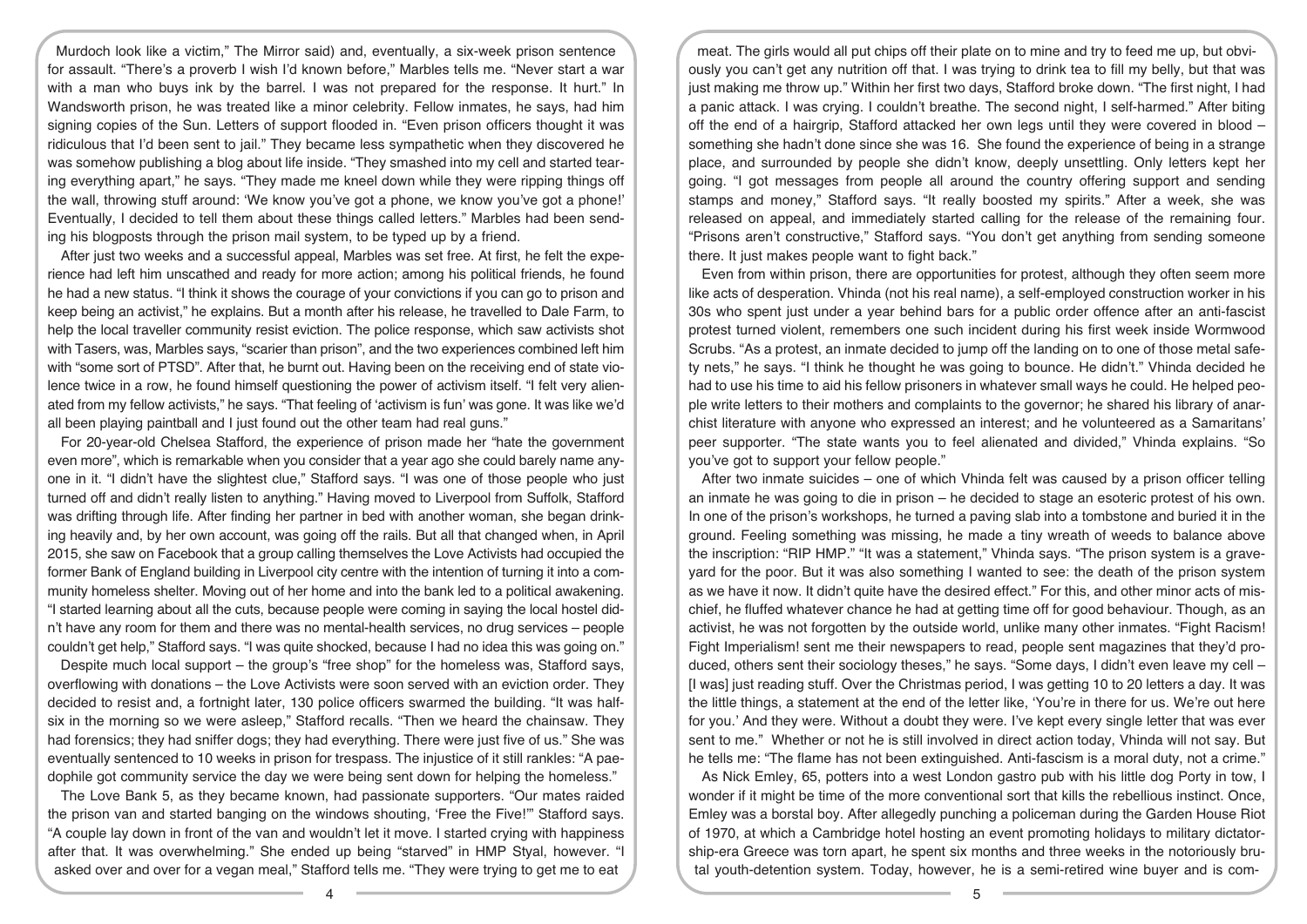mending the pub's pappardelle. "I believe in non-violent demonstrations now," Emley says. "I take a Gandhi-ist position." Not so in 1970. "Punching that policeman was accidental," he says, "but things happened in the Garden. I remember ripping up a little ornate lamp-post, pulling it out of the ground and hurling it towards the windows. It was exciting and it got a little bit out of control." While protest and politics were all very new for Emley, who was just 18 at the time, borstal felt like more of the same. "When you've been sent away to school at the age of eight, you get used to loneliness and missing your mother and father and having dreadful prefects that beat you and masters that beat you. I never cried at all in borstal."

On his release, he returned to Cambridge University to complete his degree in modern languages. He was greeted like a hero. "The first night back, when I came to hall, all the undergraduates and graduates and teachers got up to applaud me," he says. "I felt terrific. I stood up on the table. I was very moved." Emley didn't exactly go on to join the Angry Brigade, but his path veered sharply away from the one his Tory-voting parents had hoped he might take. He started teaching at a state school in London, joined his union and voted Labour. He eventually went on to co-found the homelessness charity StreetSmart. "My view is that you mustn't let prison get you down," he says. "You have to overcome it. You have to be bigger than it. You cannot let it break you, because when you are broken, you are finished. It made me determined. If my children were involved in something like this today, then I would be proud of them."

Outside Willesden magistrates court in London, where a huge crowd has assembled to support the Heathrow 13 – another group of activists threatened with incarceration after they blocked the north runaway to protest climate change – I reflect on my own experiences. Prison wasn't exactly a cakewalk, but it's clear that activists and protesters can enjoy a privileged status within the system. After I was sentenced, letters and cards from the great and the good jammed up the mail. It started to get a bit silly: my cellmate could hardly believe it when a copy of Crime And Punishment arrived with a personal note from a total stranger called Elton John. A high-profile trial can be a double-edged sword: some officers, who didn't feel I was being punished enough, had their fun trashing my cell while I was away from the wing; others tried to get violent prisoners to beat me up, without success. Inside, those seen to have fought the system are often considered heroes rather than villains. If anything, the experience has hardened my beliefs. I want to highlight the problems of the prison system, to push back. There's a line I like in anthropologist and activist Professor David Graeber's book Direct Action: "When completely under the power of the state, one would seem to encounter both its brutality, and its stupidity, in unadulterated form." Through the crowd in London, I spot a seemingly revitalised Jonnie Marbles, chanting and raising his fist. He flashes me a grin. So prison didn't work for him, then? He disagrees: "It worked perfectly; it has driven me further towards social justice."

#### **In Flagrante Delicto**

A 77-year-old erotic novel writer who died during a solo sex act was described as passing "in flagrante delicto" by an English coroner. Terence Charles Wakelin, writer of titles like Love Slave, was discovered dead by a friend, surrounded with an assortment of "accoutrements" including electric nipple clamps. An inquest heard the adult fiction author had pushed his heart too far while indulging in the kind of act better kept in his books. The court ruled that it was death by misadventure. Isle of Wight Coroner Caroline Sumeray said: "His death arose from a deliberate act which went wrong. "He stimulated himself with an electrical device which, with the poorly state of his heart, probably killed him."

#### **Rogue Justice review: Bush, 9/11 and the assault on American liberty**

After the towers of the World Trade Center disintegrated, the Bush administration exploited the panic of a horrified country. War poses special threats to democracy, but the most pernicious challenges often come from within. History reveals that nothing has more power to undermine democratic institutions than the boundless fear of a foreign enemy. Rogue Justice is Karen Greenberg's splendid new book about all the ways liberty was assaulted in America in the decade after the cataclysm of 11 September 2001. In these years, she writes, America came "perilously close" to "losing the protections of the bill of rights". After the towers of the World Trade Center disintegrated and the Pentagon was set aflame, the administration of George W Bush systematically exploited the panic of a horrified country to dramatically expand its own powers. It never hesitated to undermine "the rights to freedom of speech and religion, to freedom from capricious searches and seizures, to due process and fair treatment, and to protections from cruel and unusual punishment"– in other words, all of privileges guaranteed by the first, fourth, fifth, sixth, seventh and eighth amendments to the US constitution.

Greenberg is director of the Center on National Security at Fordham University in New York. She begins her book with the astonishing intelligence failure that may have made 9/11 possible. An FBI field agent in Minneapolis had filed a report about Zacarias Moussaoui, a French citizen of Moroccan descent who had paid \$8,300 in cash to get time on a flight academy's 747 simulator. As part of a request for a search warrant to examine Moussaoui's computer – after agents had jailed him when they discovered he had overstayed his visa – the agent wrote: "This is a guy who could fly an airplane into the World Trade Center." It turned out that the computer contained what Greenberg calls a "trove of information" about the hijackers and their plans. The FBI, however, only found that out after the 9/11 attacks. Washington never acted on the agent's request for a warrant, which required the approval of the foreign intelligence surveillance (Fisa) court. But the court never even received a request for the warrant, because a Fisa judge had accused the FBI of "routinely lying in the affidavits used to obtain court orders, and agents had become unwilling to stick out their necks by approaching the court for the warrants it could issue".

This failure to crack the biggest terrorism case the FBI ever had set off a stream of decisions in federal courts and Congress that were designed to free the intelligence community of nearly all the restraints the Fisa court had imposed on surveillance activities since its creation in 1978. Greenberg meticulously describes how these actions created a system in which virtually all communications in America by e-mail or telephone could be swept up, in a vast government effort that mostly remained secret for more than a decade. A principal defender of the new surveillance policy, and much of the rest of the "rogue justice" detailed by Greenberg, was deputy assistant attorney general John Yoo, who gleefully "ignored some of the most sacred principles of American democracy and law" , sometimes without even bothering to inform his boss, Attorney General John Ashcroft. Yoo often preferred to work directly with the White House, where his crucial ally was David Addington, a member of the office of Vice-President Dick Cheney.

Yoo was the perfect ally for a White House that wasn't interested in "legal nuance". Presidential aides, Greenberg writes, wanted advice not "to guide them in determining which policies were legal, but, rather, to provide plausible cover for the policies they wanted to impose". Yoo's vilest contributions to the war on terror were his memos legalizing torture. Those who knew the most about effective interrogation techniques –including more than three dozen retired admirals and generals – believed that torture was completely counterproductive. Cheney and his minions were convinced, though, that when terrorists were interrogated it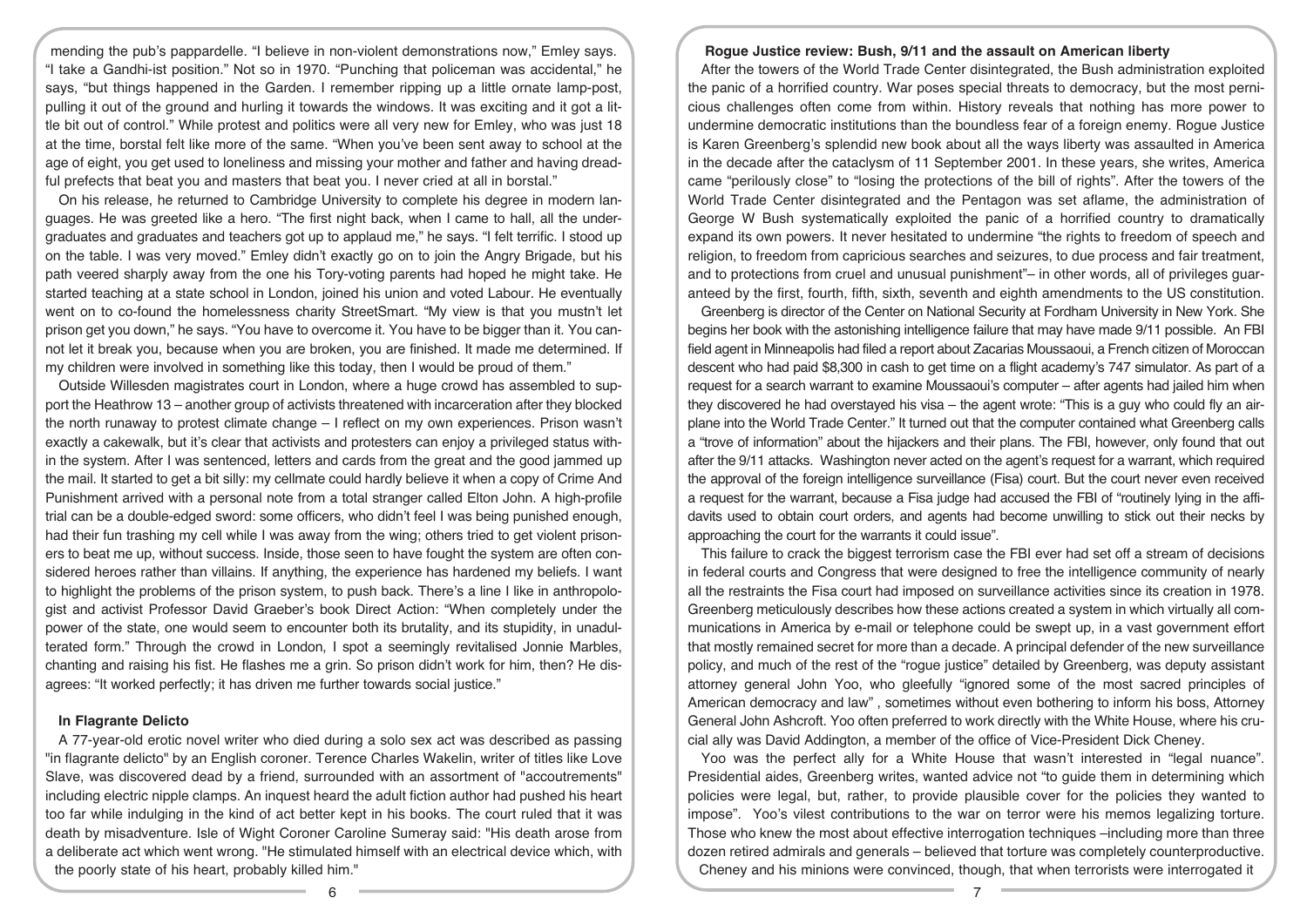was essential to "go to the dark side". Yoo asserted in one memo that "any effort by Congress to regulate the interrogation of battlefield detainees would violate the constitution's sole investing of the commander-in-chief authority in the president." As Greenberg points out, this was "an extreme and unprecedented position, one with sweeping consequences for all laws, both military and civilian, concerning the treatment of prisoners".

After Ashcroft made Jack Goldsmith the head of the Office of Legal Counsel in the Justice Department, Goldsmith concluded that Yoos's memo seemed "designed to confer immunity for bad acts" and made arguments "wildly broader than was necessary to support what was actually being done". Publicly, though, the Bush administration called the torture "enhanced interrogation techniques". Many news organizations accepted the term, and the truth about this disastrous policy would not come out until the Senate finally issued its torture report, in December 2014. Related: Senate report on CIA torture claims spy agency lied about 'ineffective' program When it did so, California's Dianne Feinstein declared: "It is my personal conclusion that, under any common meaning of the term, CIA detainees were tortured." The program, she said, "was not an effective means of acquiring intelligence or gaining cooperation from detainees".

Greenberg concludes with the mixed progress made by the Obama administration in redressing the excesses of its predecessor. The new president repudiated torture, but he allowed those who had carried out the previous policy to go unpunished. He also was responsible for his own dramatic expansion of presidential power – the right to kill American citizens by drone, if they are considered terrorists. The only unqualified heroes in the book are the NSA whistleblower Edward Snowden, who in leaks to outlets including the Guardian revealed the appalling scope of government surveillance, and the lawyers of the American Civil Liberties Union, who filed more cases challenging the anti-terrorist policies of both administrations than anyone else. "They may have accomplished less than they hoped," writes Greenberg, "but they have at least succeeded at pulling off the veil." By connecting so many of the dots in the War on Terror, the author has made her own very important contribution to this process. • Charles Kaiser is the author of 1968 In America, The Gay Metropolis and, most recently, The Cost of Courage

## **Justice System Failing Witnesses/Victims of Crime** *Rajeev Syal, Guardian*

Witnesses and victims of crime are being failed by a criminal justice system that is approaching breaking point, parliament's spending watchdog has said. The public accounts committee found that courts and prisons are "bedevilled by long standing poor performance including delays and inefficiencies, and costs are being shunted from one part of the system to another". The accused and their accusers experience vastly different systems, largely dependent on where they live, according to a report released on Friday. Meg Hillier MP, chair of the committee, said the government has overlooked the consequences of cutbacks with the result that the system's ability to deliver justice is under threat. "The system is overstretched and disjointed. Victims of crime are entitled to justice yet they are at the mercy of a postcode lottery for access to that justice. About two-thirds of crown court trials are delayed or do not go ahead at all and only 55% of those who have been a witness say they would be prepared to do so again. These are damning statistics. The government has dragged its heels in addressing these problems. The Ministry [of Justice] is now seeking to reform the system but there is more action it can take immediately to benefit struggling regions, and therefore taxpayers," she said.

Around two-thirds of trials in the crown court were delayed or did not go ahead at all, the committee said. A backlog of 51,830 cases was awaiting a crown court hearing as of September last year and the committee found the system was "not good enough" in sup-

porting victims and witnesses. Just 55% of witnesses have said they would be prepared to do so again with one in five made to wait four hours or more to give evidence in court. Victims were also waiting longer for their day in court and faced a postcode lottery in access to justice, the committee found. An average 134-day wait between the case leaving the magistrates' court and the start of the crown court hearing was up from a 99-day average wait two years ago. Victims of crime in north Wales had a seven in 10 chance that their crown court trial would go ahead but only a two in 10 chance in Greater Manchester, official data showed.

The length of time victims were forced to wait between an offence being committed and the conclusion of their case ranged from 243 days in Durham and 418 days in Sussex. Examples of victims being sent conflating information on the same case by different parts of the system were also found. The government spends around £2bn a year on the criminal justice system, which in the year to September 2015 saw 1.7m cases dealt with through the courts.

Government spending on the criminal justice system has fallen by 26% and the number of Crown Prosecution Service (CPS) lawyers had dropped 27% since 2010, official figures show. A Ministry of Justice spokesman said Michael Gove, the justice secretary, has endorsed the view that the criminal justice system needs urgent reform and welcomes the report. "That is why we have embarked on comprehensive measures to improve our prisons and courts, backed by over £2bn of investment, to build a swifter, more certain justice system. Our plans will bring modern technology into our courts to better meet the needs of everyone who uses our services, and will replace ageing and ineffective prisons with new buildings designed to support rehabilitation," he said.

## **I Fear The Birmingham Bombings Inquest Will Only Bring Heartache**

*Chris Mullin, Guardian:* Even if fresh evidence emerges, there is the danger of expectations being raised that cannot be fulfilled. The author Robert Harris once wrote that "whoever planted the bombs in Birmingham … also planted a bomb under the British legal establishment". Say that again. Even now, 42 years after the event, shock waves from the explosions continue to reverberate. Wednesday's 01/06/2016 decision by the Birmingham coroner to reopen the inquest into the death of the victims is only the latest round in a long saga that has involved several major police inquiries, a royal commission and a failed attempt to convict former police offers connected with the case. In addition, more than 30 other convictions were quashed following the disbandment of the notorious West Midlands serious crimes squad, members of which were responsible for the pub bombing convictions. Personally, I have mixed feelings. If there is any genuinely new evidence then by all means examine it, but so long after the event there is a danger that a renewed inquiry will arouse expectations that cannot be fulfilled and lead only to more disappointment and heartache for the families of the victims.

Making her announcement, the coroner referred to a "wealth of evidence that has still not been heard". It remains to be seen precisely what she was referring to, but at the earlier hearings Ashley Underwood QC, who acted for the relatives, asserted that "there is reason to believe that the murder gang had an informant in their ranks and that the police knew in advance" that the explosions were planned and could, therefore, perhaps have been averted. I find this unlikely. Prior to the bombings the only informer of whom I am aware was an IRA man who was detained as part of an earlier round of arrests. His usefulness would have come to an end with his arrest some months before the pub bombings, although he might have been able to provide the police with the names of some of those who remained at liberty, which would have at least given them an idea of who to keep tabs on. There is also intriguing evi-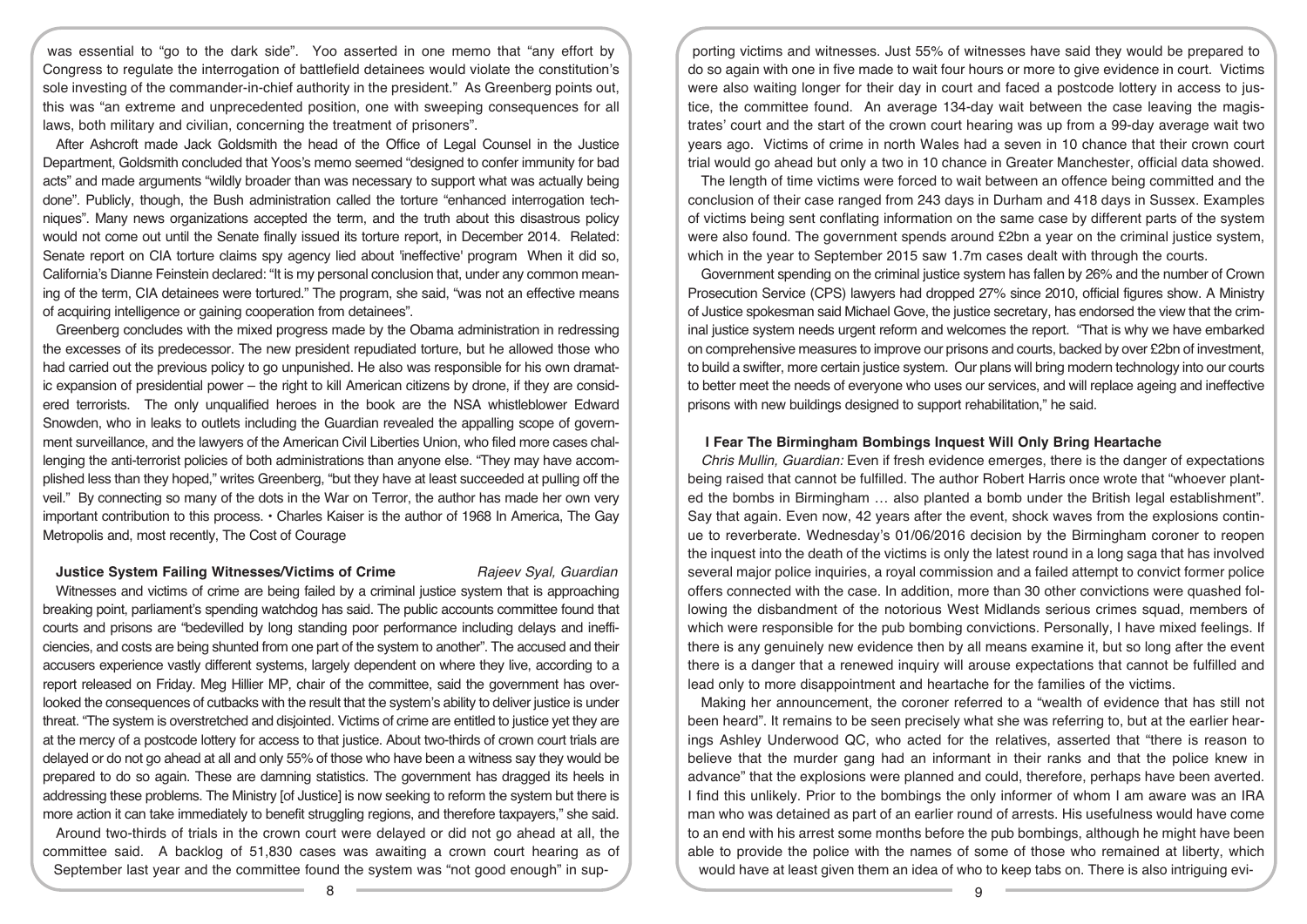dence that an IRA man, arrested after the pub bombings, co-operated with the police. In 1987 the Granada Television programme World in Action obtained a document from the special branch archive which was a precis of interviews with a man who names several of the pub bombers. Remarkably, the police chose to take no action. To do so, of course, would have meant admitting that they had just put away the wrong people. The Criminal Records Office reference on the file is 10368/74. It would be interesting to hear more about this.

In addition, it has been suggested that the IRA was so heavily penetrated by M15 that they may well have had advance warning of what was afoot. Unlikely, given that the pub bombings – like the 50 or so bombings in the West Midlands that preceded them – were a local initiative and would not have required clearance by the IRA high command. In his submission to the coroner, Underwood also alleged that "there is reason to believe that the police had sufficient time between the telephone warnings and the first bomb going off, to evacuate … but that the record was falsified". There may be something in this. The man who made the warning call was Michael Murray. When I interviewed him in 1986 he conceded that the warning call was botched, but insisted that he gave more notice than the six minutes later alleged. At the time I was sceptical, but if there is evidence that the record was falsified – and I wouldn't put anything past those in charge of the initial investigation – then it may well be that lives could have been saved. I am not aware of any evidence, short of a confession, that is likely to lead to a conviction

It wasn't just the police who told lies. The IRA had its problems too. David O'Connell, the IRA chief of staff, had promised a full inquiry into the pub bombings and that the results would be published "irrespective of how unpalatable the truth may be". In the event, the outcome was not published. A veteran IRA man later explained to me what happened. There had indeed been an inquiry. The IRA men who came back from Birmingham in the aftermath of the pub bombings had been interrogated and denied that the bombings were anything to do with them. "I firmly believed them at the time. Eighteen months later I was sitting in the house of one of the men who had been active in Birmingham. People had had a few drinks and they started talking. It became clear that we had done it." It took the IRA 11 years to own up. On 28 October 1985, Joe Cahill on behalf of the Army Council admitted responsibility.

The bottom line is this: the six men convicted of the Birmingham pub bombings had nothing whatever to do with these or any other explosions. They were not members of the IRA or even of Sinn Féin. Of the four men directly responsible for the bombings none was ever charged, though three served sentences for other offences. Two of the four are dead. In addition Seamus Mclaughlin, who was in charge of the Birmingham IRA at the time of the bombings and who almost certainly authorised them, died last year. As regards the two who remain at liberty, I am not aware of the existence of any evidence, short of a confession, that is likely to lead to a conviction. Forty-two years ago it might have been different, but then the police weren't looking.

#### **Hillsborough: 19 West Midlands Police Staff Refuse to Help IPCC Inquiry**

Nineteen people have refused to assist an independent investigation into the role of West Midlands police after the Hillsborough disaster. The Independent Police Complaints Commission (IPCC) has contacted 258 officers and staff members who were involved with the force's investigation into South Yorkshire police after the 1989 tragedy in which 96 Liverpool fans died. To date, 161 statements have been taken; 19 individuals declined to co-operate with the IPCC, and nine people were unable to assist for health reasons, the watchdog revealed.

The role of West Midlands police (WMP) and those who led its investigation is one of the areas under scrutiny by the IPCC in its largest-ever inquiry into alleged criminality and police misconduct. An WMP investigation team was tasked with investigating the conduct of South Yorkshire officers for the initial independent inquiry led by Lord Chief Justice Taylor, the director of public prosecutions (DPP) and the South Yorkshire coroner, Dr Stefan Popper. The IPCC is reviewing and analysing thousands of documents to help establish how that evidence was gathered and handled, including what was provided to the DPP in 1990, and whether Popper was pressured by police officers. It is trying to identify and trace coroner's officers from the period.

The inquiry is also assessing what was known and understood by WMP in relation to the amended accounts of South Yorkshire police officers. The IPCC said it continued to liaise closely with the Crown Prosecution Service (CPS) about those individuals it considered to be suspects and had submitted "substantial evidence-based files". It added: "Our intention remains to submit full files of evidence to the CPS by the turn of the year to enable decisions to be made on whether any individuals should be charged." Operation Resolve, the criminal investigation into the planning for the FA Cup semi-final and the day of the disaster, also aims to submit all its files to the CPS by the end of this year. It had previously revealed that 64 people had refused to speak to them as part of their inquiries. In April, an inquest jury concluded the 96 victims were unlawfully killed and that blunders by South Yorkshire police "caused or contributed to" the disaster at Sheffield Wednesday's stadium.

## **West Midlands Serious Crime Squad - Controlling The Aftermath of Hillsborough**

The West Midlands police became the major investigating force for all inquiries into the Hillsborough Disaster. They: Investigated the role of South Yorkshire Police in the Hillsborough Disaster. Provided the evidence that went to the Director of Public Prosecutions which led to the decision that there was 'insufficient evidence' to bring about a prosecution. Provided the evidence that went to the Coroner's Court and acted as Officers to the Coroner when a verdict of 'Accidental Death' was recorded against all the dead of Hillsborough. The true role of the West Midlands Police in the Hillsborough Disaster is crucial to any serious history of events. They were brought in 'to do a job' and they utilised all their well honed 'skills' in the process. The 'First Tuesday' documentary gives some idea of the scale of the operation and the vast amount of evidence that had to be gathered and collated. However, there is another version of the work of the WMP which is far more sinister.

Shortly after the disaster the WMP set up offices on Merseyside in order to be close to those they had to interview. They entered Merseyside with a brief - to restore confidence in the police. These were professionals brought in to do a professional job. One of the reasons they stood out was that they were extremely well dressed. This was commented on by a number of people interviewed by them. Their sartorial elegance was no accident however. As one senior officer confided: 'Our boss said get in there and do a good job - we were given a clothing allowance and unlimited overtime'. Sadly, in many cases it worked. They operated a personal touch and many families were on first name terms with their officer. Others however, saw beyond the Armani suits and smelt the sows' ear beneath the silk purse. They realised that they were having a job done on them. People were visited and revisited in attempts to create the appropriate picture of events. Survivors were pressured and browbeaten until some doubted their own experiences. Whilst there are numerous examples that could be given, the two which follow highlight the sinister role of this force and serve as justification for calls for an inquiry into their role.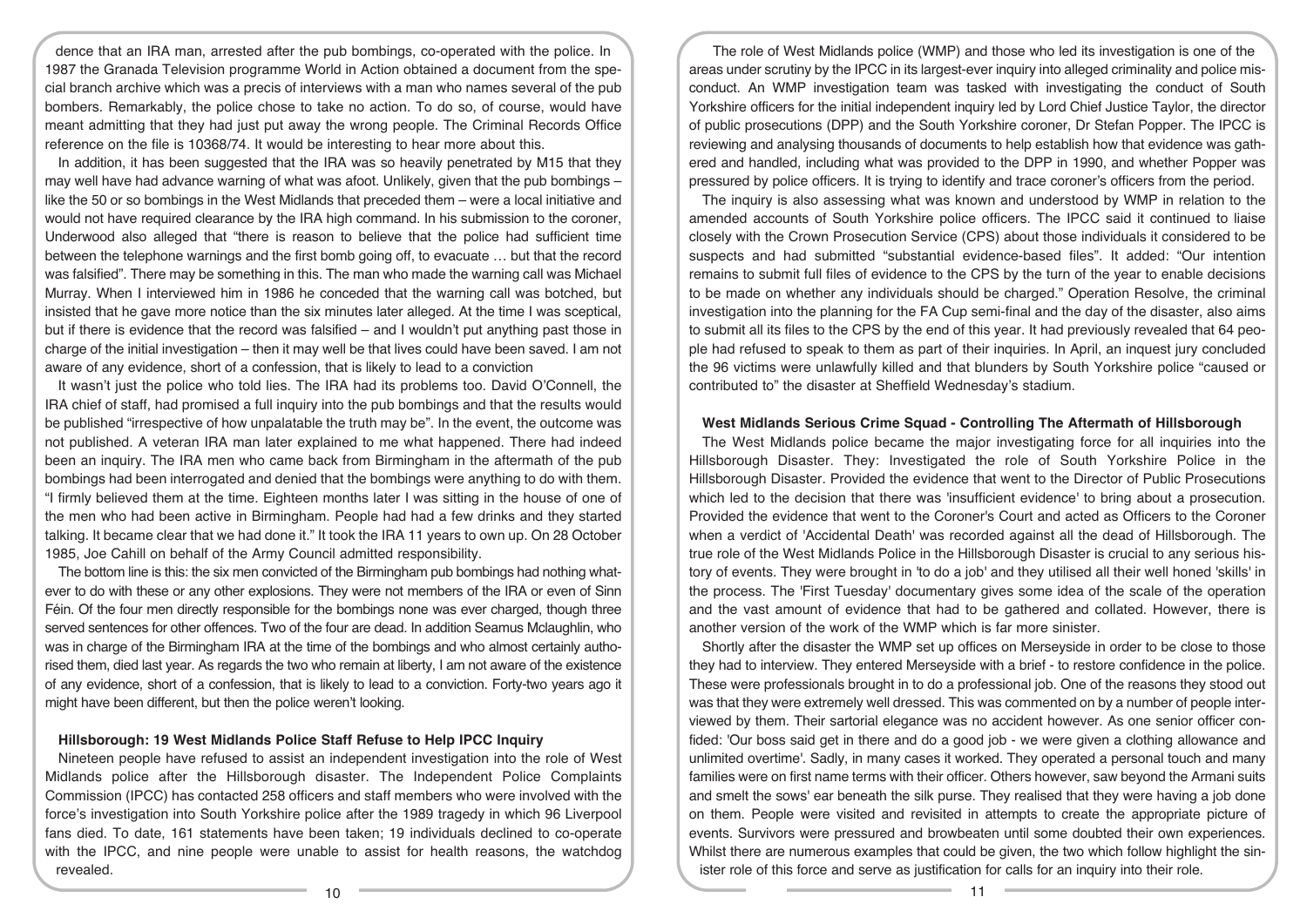Detective Superintendent Stan Beechey played a crucial role in the Hillsborough Disaster. He was constantly by the side of the South Yorkshire Coroner, Dr Stefan Popper throughout the course of the inquests. Although Mervyn Jones, the Assistant Chief Constable of West Midlands was officially the Coroners officer, Beecheys' role became increasingly significant. Serious questions have to asked as to why Stan Beechey was still even in the police force let alone playing a crucial role in such a mjor investigation. Stan Beechey was a former head of the West Midlands Serious Crime Squad. Under his leadership there were numerous cases unsuccessfully prosecuted where there was clearly evidence of fabrication of evidence, confessions obtained under duress and the planting of forensic evidence to name just three examples - there are plenty more. The fact that anyone connected with the Serious Crime Squad should be allowed to be involved in any investigation seriously calls into questions the motives of those charged with employing them.

#### **Ken Clarke: Free Prisoners Serving Indeterminate Sentences From 'Overcrowded Slums',**

Ken Clarke has damned, as 'absurd' the policy of keeping prisoners in jail beyond their original terms despite having scrapped indeterminate sentences back in 2012. As justice secretary, Clarke had abolished Imprisonment for Public Protection (IPP) sentences in May 2012 under the Legal Aid Sentencing and Punishment of Offenders Act. At the time, he called indeterminate sentences a 'stain' on the justice system. 'It is quite absurd that there are people who might be there for the rest of their lives, in theory, who are serving a sentence which Parliament agreed to get rid of because it hadn't worked as anybody intended a few years ago,' Ken Clarke told BBC Radio 4's Today programme yesterday in an interview in which he described prisons as 'overcrowded slums'.

The senior Conservative criticised the 'ridiculous burden' on the Parole Board of 'saying they can only release people if it's proved to them that they're not really a danger to the public'. Clarke said: 'No prisoner can prove that – you never know when people are going to lose their control, what's going to happen to them when they're released. You have a few thousand people still in our prisons with no idea when they are going to get out and a parole board that dare not let them out for fear of public attack if one of them does something serious when they said they were satisfied that they were safe. You can't be satisfied.'

Introduced in 2005, the IPP sentence was meant to show New Labour's 'tough' approach to serious offenders. The sentences were intended to protect the public against criminals whose crimes were not serious enough to merit a normal life sentence but who were regarded as too dangerous to be released when the term of their original sentence had expired. An offender was considered dangerous if the court assessed that there was 'a significant risk to members of the public of serious harm occasioned by him of further specified offences'. There were problems from the start. In 2007 a Government green paper (Prisons with a purpose) noted that many IPP prisoners could not find places on the requisite courses deemed necessary to show that they were no longer a danger to the public.

As reported on the Justice Gap, the UK now has more than 4,000 offenders languishing in prison on open-ended IPP sentences despite the sentence being scrapped. You can read other articles on the scourge of IPPs via the link (here). The Today programme featured the case of James Ward, who in 2006 was given an IPP sentence with a ten month tariff and who is still in prison with no release date. 'I find prison hard to cope with, being trapped in a box.

Prison is not fit to accommodate people like me with mental health problems. It's made

me worse. How can I change in a place like this? I wake up every morning scared of what the day may hold.' James Ward Earlier this month the justice secretary Michael Gove announced a review of IPPs. 'We must not compromise public safety but there are a significant number of IPP prisoners who are still in jail after having served their full tariff who need to be given hope that they can contribute positively to society in the future,' he sai • There are currently 4,133 people in prison serving an IPP sentence; Four-fifths (81%) of people serving an IPP sentence are still in prison despite having passed their tariff expiry date Of those who have been released, on average they were held for 44 months beyond their tariff; and 1,353 people are still being held in prison five years or more beyond their tariff, including 143 people held between 8 and ten years beyond their tariff The Lord Chancellor has the power to change the release test for IPP prisoners—but this power has yet to be used.

**Birdbrain -** Aberdeen Sheriff Court's patience with a serial bird thief ran out after he was convicted of stealing pigeons shortly after being offered an olive branch in a similar case. Dean Wells, 23, was last year convicted of the theft of 24 racing pigeons from an Aberdeen pensioner's loft. He was given a chance to prove his good behaviour when Sheriff William Taylor deferred his sentence by six months. But he was sentenced to 22 days in prison for the theft at a hearing yesterday after Sheriff Margaret Hodge heard he had been convicted since then of the theft of 19 pigeons in late 2014. Wells also had a prior conviction for theft after pocketing three of his uncle's budgies four years ago. He will serve his sentences for the recent offences concurrently.

#### **More Than 215,000 'Extra' Prison Days Imposed For Misbehaviour Last Year**

*Caterina Franchi, Justice Gap:* The number of extra days of imprisonment given to prisoners who break prison rules shot up by more than one third last year, a recent analysis of government data by the Howard League for Penal Reform has revealed. Responding to a written question from Shadow Minister for Human Rights Andy Slaughter, Prisons, Probation and Rehabilitation Minister Andrew Selous, confirmed that in 2015, as many as 215,348 additional days in custody were given as punishment to prisoners after incidents of misbehaviour. This is compared to the 156,070 day that were given the year before – a 38% increase. According to data released by the government, the number of extra days of imprisonment that were handed out following disciplinary hearing – commonly known as adjudications – since 2010 has exponentially increased, and over the last 6 years more than a million additional days were imposed.

A report published by the Howard League for Penal Reform last year, which looked into the use of adjudications in prisons in England and Wales had already warned that 'the system of adjudications [had] bloated beyond its originally intended use, which was to punish incidents of unacceptable behaviour. Instead, in the most out-of-control prisons it [had] become a routinely used behaviour management technique'. Figures now show that disciplinary hearings, or adjudications, where additional days were handed out to prisoners reached a peak of 13,000 last year, with an average of 16.5 days per adjudication. Prisoners that were sentenced to additional days following an adjudication were kept in custody for longer than initially expected and contributed to the chronic overcrowding of prisons in England and Wales. Commenting on the most recent figures, Frances Crook, Chief Executive of the Howard League for Penal Reform, said: Punishing misbehaviour by prisoners languishing in slum conditions is creating a vicious cycle of troubled prisons and troubling prisoners and these figures reveal that this cycle us now spinning faster then ever. Our prison system is overcrowded and yet the system of adjudications simply feeds further pressure on the prisons. She added: 'If the Ministry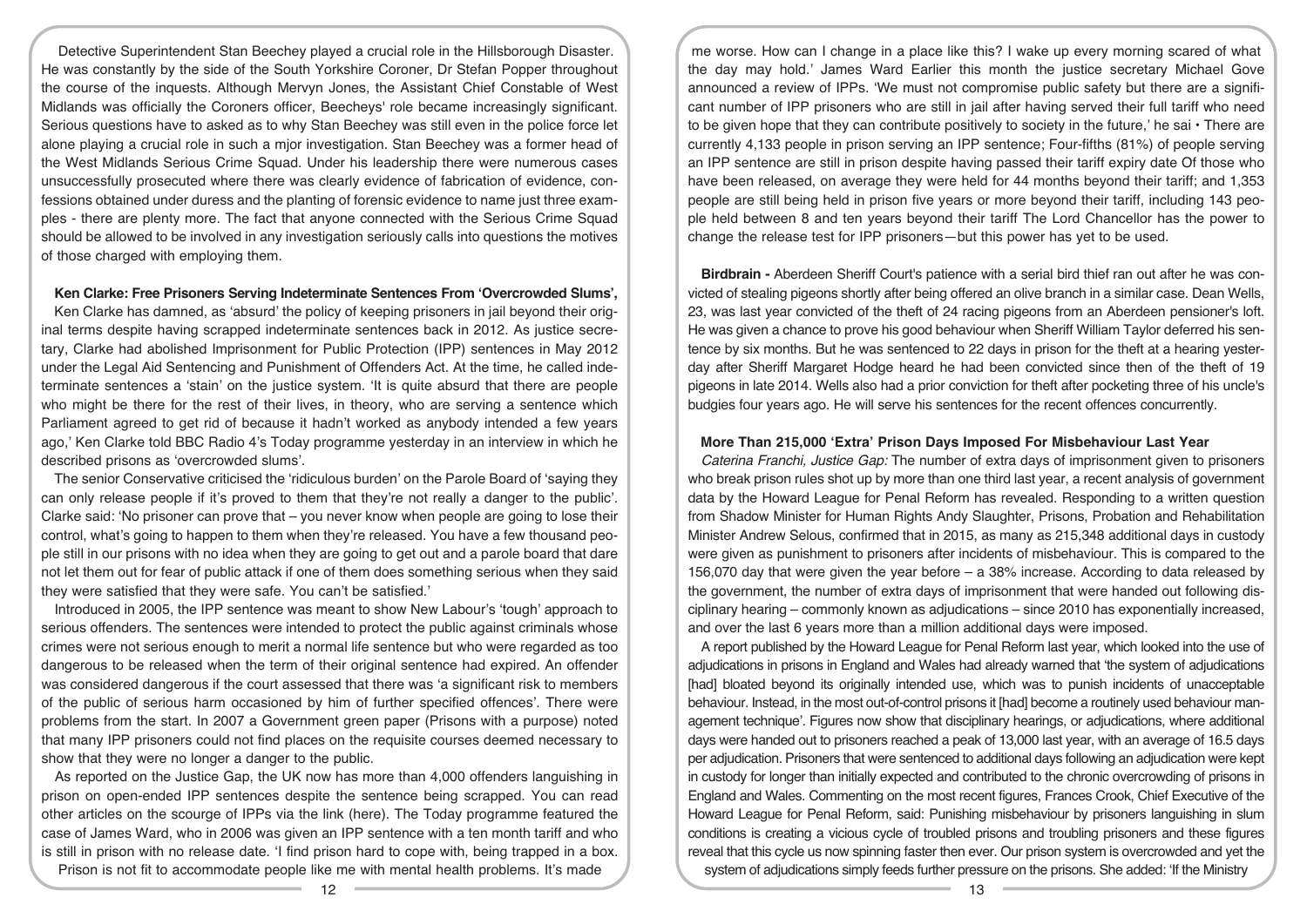of Justice is serious about reforming prisons, then this is one area that must be tackled'. **Kingsmills Massacre: Police Inquiry Re-Opens After Fingerprints Matched**

Police are to re-open their inquiry into the Kingsmills massacre following the discovery of new evidence. A palm print found on a getaway van has been linked to a set of fingerprints. The new evidence comes 40 years after the killings by an IRA gang and 13 years after the families began fighting for an inquest. Ten Protestant men were shot dead in the massacre by an IRA gang near the County Armagh village of Kingsmills in 1976. Colin Worton, whose 24-year-old brother, Kenneth, was one of the men killed, said the announcement that the PSNI would re-open the investigation was a "total shock". "I have to be truthful to you", he told the BBC, "I do feel a mixture of emotions, but one of the worst ones I have is anger. Why has this taken more than 40 years to come out?" He called the men who fired the shots "animals" and said he was "totally sickened" that the investigation has gone on so long. The men who were killed were travelling home from work in a textile factory when their mini-bus was ambushed. After checking their religion, the gang ordered one Catholic to leave before opening fire.

A senior investigating officer has now been allocated to the case and the criminal investigation re-opened. Assistant Chief Constable Mark Hamilton, head of the PSNI's legacy and justice department, said he appreciated this was "a very difficult time" for the victims' families. "Due to a recent forensic development, detectives from legacy investigation branch are now following a line of inquiry in relation to the murders at Kingsmills in 1976.We have been liaising with the coroner's office in relation to this and will continue to do so. We are committed to progressing this matter as expeditiously as possible and will keep them (the families) updated as appropriate."

#### **Arbitrary Detention on Suspicion of Belonging to a Criminal Organisation**

In Chamber judgments in the cases of Mergen and Others v. Turkey and Ayşe Yüksel and Others v. Turkey the European Court of Human Rights held, unanimously, that there had been: a violation of Article 5 § 1 (right to liberty and security) of the European Convention on Human Rights. The cases concerned the arrest, placement in police custody and pre-trial detention of members of the Association for Supporting Contemporary Life (Çaǧdaş Yaşamı Destekleme Derneği – CYDD – an association that awards grants to students, especially with the aim of promoting education for girls) on suspicion of belonging to a criminal organisation called Ergenekon, whose presumed members were accused of having engaged in activities aimed at overthrowing the Government by force and violence, and of planning a military coup. The Court found in particular that the Government had not provided any evidence of a link between the applicants themselves and the Ergenekon organisation. It therefore held that the interpretation and application of the legal provisions relied on by the domestic authorities had been so unreasonable as to render the applicants' deprivation of liberty unlawful and arbitrary.

**UK Weapons Sales to Oppressive Regimes Top £3bn a Year** *Jamie Doward, Observer* Big increase since 2014 in quantity of missiles and bombs sold to countries on Foreign Office's list of human rights violators. The UK is selling record quantities of arms – including missiles, bombs and grenades – to countries listed by the Foreign Office as having dubious human rights records. Several have been accused of war crimes or suppressing popular protest. More than £3bn of British-made weaponry was licensed for export last year to 21 of the Foreign Office's 30 "human rights priority countries" – those identified by the government as being where "the worst, or greatest number of, human rights violations take place", or "where we judge that the UK can make a real difference". Listed countries that last year

bought British arms and military equipment include: *■* Saudi Arabia, which has been accused of perpetrating war crimes in Yemen. *■* Bahrain, which used troops to quell protests following the Arab spring. *■* Burundi, which is being investigated by the UN for human rights violations. *■* The Maldives, which in 2015 jailed its former president, Mohamed Nasheed, for 13 years following what critics said was a politically motivated show trial.

Figures shared with the Observer show that in 2014 the UK licensed just £170m of arms to 18 of the 27 countries then on the "priority countries" list. The massive increase in sales was largely attributable to sales of weapons to Saudi Arabia. The largest export licence granted was for £1.7bn of fighter jets, agreed in May 2015. In July 2015 the UK approved the export of £990m of air-to-air missiles. In September, it approved the sale of £62m of bombs to the country. All three sales took place after the bombing of Yemen began in March 2015, prompting concerns that civilian buildings have been targeted in widespread human rights violations. In 2015 the UK also approved licences of £84m of military equipment to Egypt, despite concerns about the country's direction since the July 2013 coup that ousted its elected president, Mohamed Morsi. Figures show that in July 2015, a month after the UK refused export licences for the sale to Egypt of components for machine guns and training small arms ammunition, it approved the sale of sniper rifles, ammunition, pistols, body armour and assault rifles. "This is a clear case of the government saying one thing and doing another, and exposes the blatant doublespeak and hypocrisy that lies at the heart of UK foreign policy," said Andrew Smith of the Campaign Against Arms Trade (CAAT), which compiled the export sales figures. "These arms sales are going to countries that even the Foreign Office accepts are run by some of the most brutal and oppressive regimes in the world," he said. "The humanitarian situation in many of these countries is only getting worse, and yet the arms sales are increasing. They aren't just providing military support for human rights abusers; they are sending a strong political support too." The UK, the second-largest arms exporter in the world, approved licences for the sale of £7.7bn of arms last year, but its licensing export regime is under acute scrutiny amid fears British weaponry is being routinely used in Yemen. Last week a British-made cluster bomb, dating from the 1980s, was found to have been dropped on a village in Yemen, even though the use and supply of such weapons is banned under international law.

The Observer has learned that the high court will determine next month whether a legal challenge brought by CAAT against the UK's licensing of arms to Saudi Arabia is lawful. The case is the most high-profile legal challenge to the military export regime since 1997, when the government came under fierce scrutiny over the sale of Hawk jets to Indonesia, an apparent breach of New Labour's "ethical foreign policy. It's an extremely important case," said Rosa Curling, solicitor with Leigh Day, which is representing CAAT in the challenge. "It's going to dictate whether the Department for Business Innovation and Skills approach, in this case on Saudi Arabia, is correct or not. We are of the view that it is not the correct approach. They can't be suggesting that there isn't a risk of serious breaches of international law, given the huge and overwhelming amount of evidence to the contrary. In our view there is an absolutely straightforward case that the licences shouldn't be continuing."

Curling suggested that the challenge's outcome would have wide-ranging consequences. "There will be an analysis of whether what [the Department for Business Innovation and Skills] was doing was correct, and that will feed into all the other decisions the government makes about arms and the evidence (when approving export licences) on which it can or cannot rely." A government spokeswoman said: "The government takes its arms export responsibilities very seriously and operates one of the most robust arms-export-control regimes in the world. We rigorously examine every application on a case-by-case basis against the consolidated EU and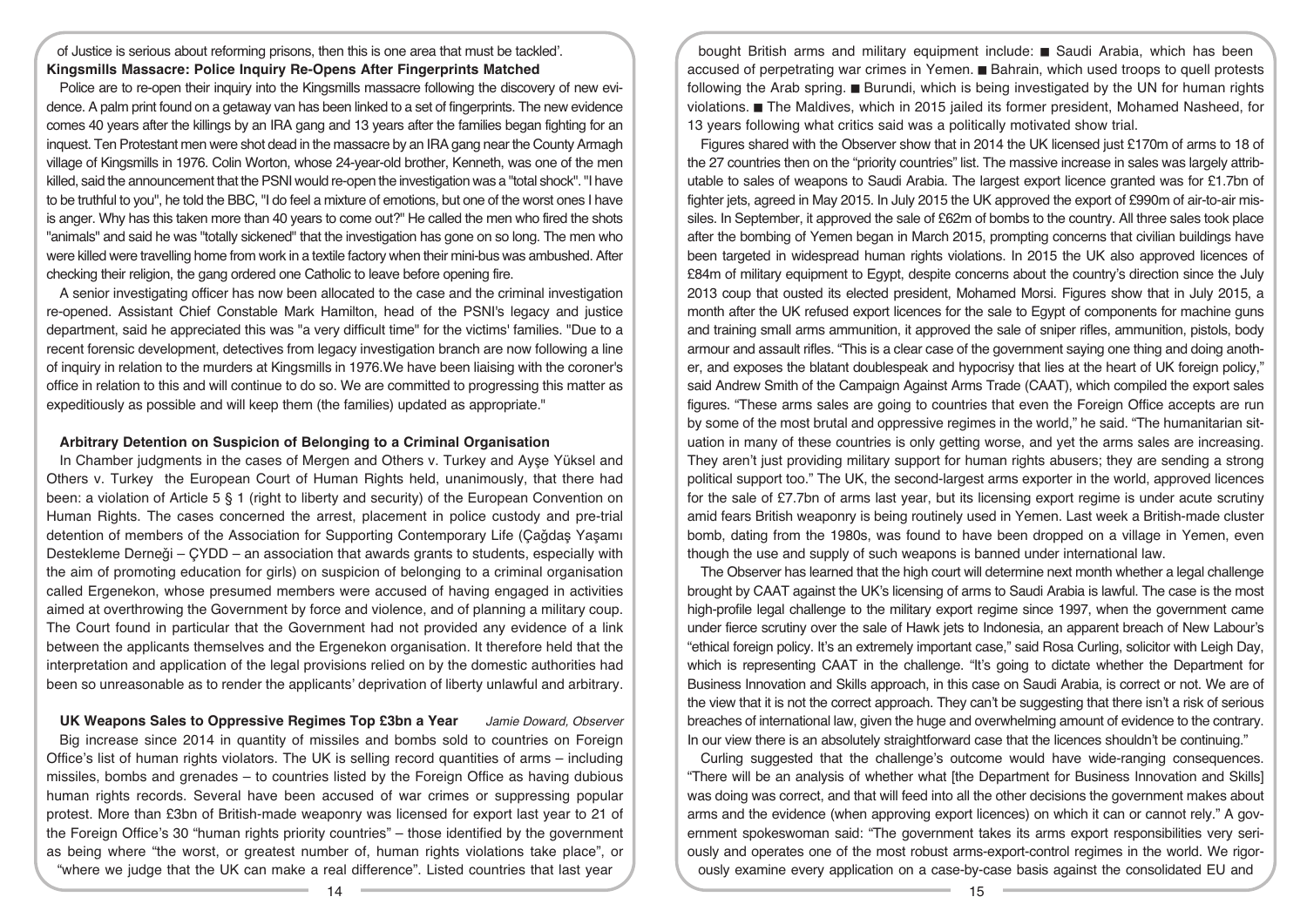national arms export licensing criteria and are satisfied that extant licences are compliant with these."

# **W and Others v SSHD (Deportation - Substantive)** *Gherson Immigration*

Background and history of the proceedings: The appellants are Algerian nationals who were found by the Special Immigration Appeals Commission (SIAC) to constitute a threat to the national security of the United Kingdom. Various Home Secretaries have been trying to deport them to Algeria for several years, which have given rise to protracted litigation. Some of the appeals to SIAC have failed on the ground that deportation to Algeria would not infringe the Appellants' human rights because of assurances given by the Algerian government about their safety and treatment on return.

The Appellants' further appeal to the Supreme Court however, succeeded in W (Algeria) -v- SSHD [2012] UKSC 8.The cases were remitted to SIAC for a second and third hearing. On 25 January 2013, SIAC again dismissed the appeals of almost all the appellants bar one. Permission for a further appeal to SIAC was then granted following an oral hearing on 15 January 2014. With its judgment of 23 January 2015 (BB and Others v SSHD [2015] EWCA Civ 9), the Court of Appeal remitted the matter to SIAC on two grounds. The first is that SIAC "failed to apply the full, nuanced and holistic approach of Babar Ahmad [Babar Ahmad v United Kingdom (2013) 58 EHHR 1] to the unusual circumstances of these cases" (paragraph 24). The second is that "SIAC erred in law by placing reliance on some sources of verification [of the effectiveness of Algerian assurances as to proper treatment of returnees] when the evidence did not permit it to do so..." One of the central issues is the interpretation of the ECtHR judgment in Othman v United Kingdom (2012) 55 EHRR 1, and in particular the question of "whether compliance could be verified or monitored", which is critical in cases of deportation with assurances.

Facts: The central issue in this appeal regarded the conditions in which the appellants would probably be held for a period of up to twelve days on arrival in Algeria. The controversial period is known as garde à vue detention. The Appellants based their claim on three main grounds: (1) that their rights would violate Article 3 of the European Convention on Human Rights and Fundamental Freedoms (ECHR); (2) that the SIAC erred in law by finding that there were adequate safeguards to enable verification of observance by the Algerian authorities of the assurances which have been given by the Algerian government, and (3) that the SIAC erred in law in referring to the fact that Algerian Security Service (the Département du Renseignement et de la Sécurité ["DRS"]) officers were present during discussions about the assurances and had subscribed to them, there being no open evidence to support such a conclusion.

The evidence found by SIAC in the open judgments in relation to garde à vue detention is that detention is carried out at the Antar barracks by the DRS. During a period of up to twelve days detainees are interrogated, with the purpose of obtaining material from them which might be used in subsequent proceedings. At the end of the period, the detainee, unless released, is handed over to the civilian authorities. If they proceed to detain him, it is within a general custodial institution and in conditions of a kind that were not criticised in these proceedings. The open judgment of SIAC included findings (amongst other things) that many of the cells in the Antar barracks were extremely primitive, the conditions were inadequate, detainees often had to sleep on the floor, had inadequate medical attention, solitary confinement, humiliations by guards and were being pressured to sign documents without understanding them.

The test under Article 3: The Court applied the test used by the Court of Appeal in Babar Ahmad to establish that the approach does not alter where removal is sought on national security grounds. Moreover, in determining whether the risk goes beyond the Article 3

threshold, the approach does not vary where there are diplomatic or prosecutorial assurances involved. The test is whether there are substantial grounds for believing that an Appellant faces a real risk of being subjected to treatment contrary to Article 3. A fanciful risk will not suffice. Following Al-Skeini v SSHD the Court also considered that the deliberate infliction of ill treatment would more readily be found to be of sufficient severity so as to breach Article 3.

The issues: The Respondent conceded that the there was a real risk of the Appellants being detained on return in garde à vue detention, in fact the case was conducted on the assumption they would all be detained for a period. Therefore the decisive issue in this case was the effectiveness of the assurances given, and the verification of adherence to these assurances.

The main characteristics of the assurances in this case were: An exchange of letters between the British Prime Minister and the Algerian President, each assuring the other of their firm commitment to international law and human rights and in particular, the right to a fair hearing and the right of presumption of innocence. Correspondence between the British ambassador in Algiers and the Algerian Directorate General of Judicial and Legal Affairs, which included several obligations on behalf of the embassy. A letter from the Algerian authorities concerning one of the Appellants, guaranteeing (amongst other things) that if Y was arrested in Algeria he would enjoy a series of rights including rights to appear before a court and the right to be examined by a doctor. The case thoroughly emphasised the degree to which Algerian National interest is served by having good relations with the UK. It was clear that the Government of Algeria would have an interest in honouring the assurances.

The Appellants had all been identified by the UK government and by SIAC as having a history of involvement in Islamist terrorism linked to Al Qaeda. This fact, combined with the geopolitical and the increase in Islamist activity in the Maghreb, would have led to a greater individual and specific interest by the DRS upon these individual Appellants if returned to Algeria. It was submitted that because DRS officers have the status of "judicial police officers" they have a formal power to detain. Due to the fact that the Appellants were alleged terrorists, it would be the DRS who would exercise detention under garde à vue, which the US State Department identified as problematic due to the "overuse of pre-trial detention". Even though the Respondent suggested that there had been an effective modernisation of the DRS in recent times, including that it was "moving towards a role more akin to a traditional intelligence agency", the Appellants presented evidence showing that DRS officers appeared to operate with effective impunity, since there was no known example of a DRS officer being made the subject of either a disciplinary or legal action.

The Court concluded that it could not regard the evidence as bringing us to the point (as was submitted by the Respondent) that the level of concern was so reduced that there was a diminished need for effective verification of adherence to the assurances. With regards to verification of assurances, there was the issue that there could be no monitoring of anyone detained by the DRS, as there had been no access to any DRS facility; there had been no contact between the British Embassy and the DRS; and an independent expert's request for such a meeting was refused. As SIAC has stated previously in BB: "Verification can be achieved by a variety of means, both formal and informal and by a variety of agencies, both governmental and non governmental. Monitoring is one means of verification but not the only one."

The British Embassy: The SIAC accepted that the British embassy's role and capacity meant that it would not take positive steps of its own to verify or report on breaches of assurances. It would depend almost entirely on family members or somebody else coming to them with complaints or reports. If such complaints were not considered "credible" and were not